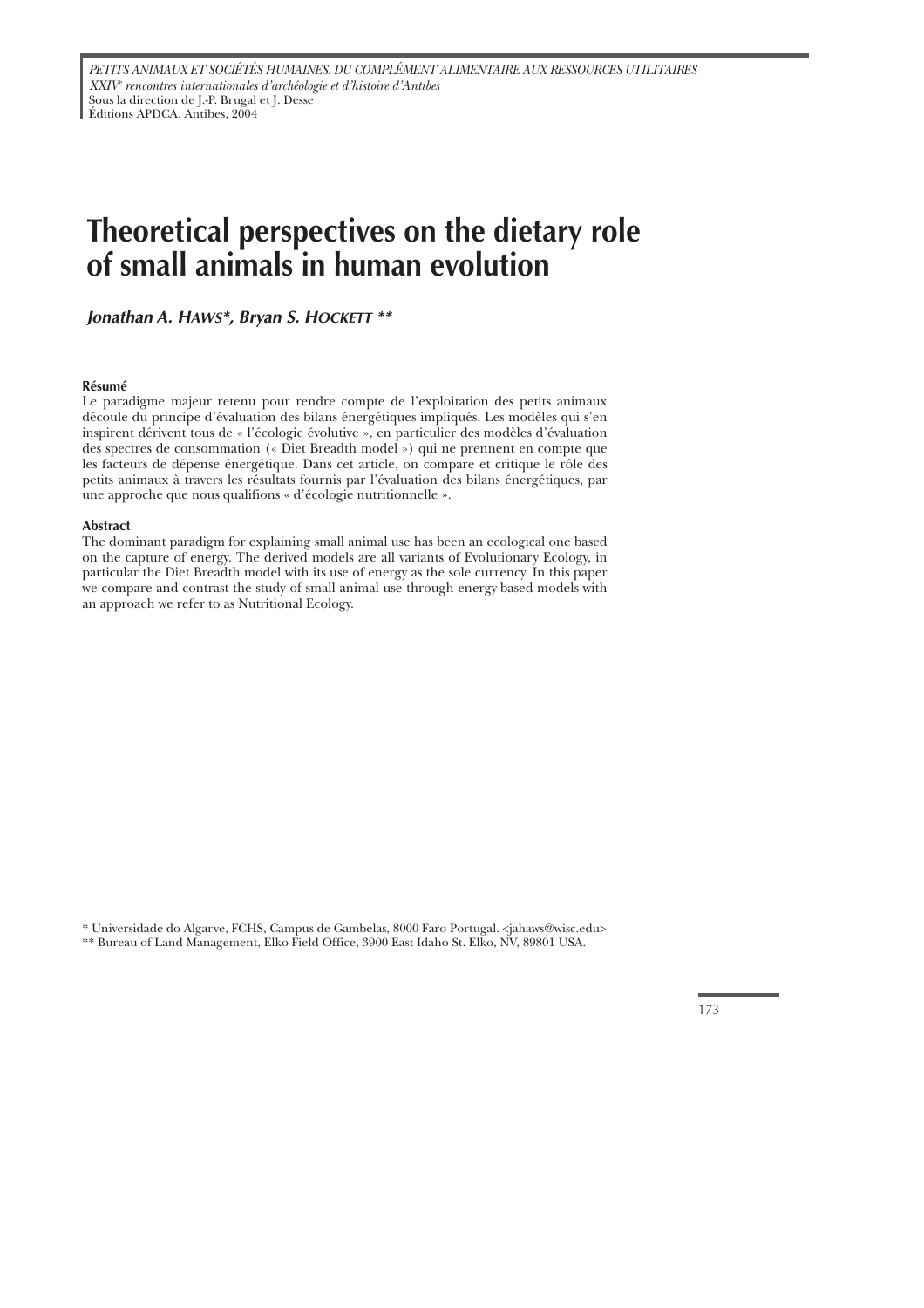In the past, archaeologists studying Palaeolithic and Mesolithic subsistence in Europe and the Near East noted specialized large game hunting economies characterized the former and generalized Broad Spectrum economies the latter (*e.g.* Binford, 1968 ; Clark, 2000 ; Hayden, 1981 ; Neeley, Clark, 1993 ; Straus, 1996). Despite increasing evidence of regional variability in subsistence, this perception remains steadfast. This is due to a number of reasons such as : a biased archaeological record of animal bones taken as an accurate reflection of past human diet ; theoretical emphasis on energy-based foraging models ; and the intensity of research in areas where glacial climatic conditions curtailed plant diversity, thus limiting the options available to prehistoric people.

One current argument is that human diet became much more meat-focused early in human evolution, and this subsistence change was related to brain evolution and the colonization of temperate Eurasian latitudes (*e.g.* Isaac, Crader, 1981 ; Aiello, Wheeler, 1995 ; Stiner, 2002). This change culminated in the hunting economies of Middle and Upper Palaeolithic peoples in Eurasia. Small terrestrial game, aquatic resources and plants entered the diet only after largegame populations became depressed due to hunting pressures brought on by ever-increasing Pleistocene human populations and/or climate change which altered game habitats. Recent work suggests that Late Upper Palaeolithic humans may not have negatively impacted large game populations and that a dietary shift occurred much earlier than the Pleistocene-Holocene transition (Grayson, Delpech, 1998, 2003 ; Delpech, 1999 ; Stiner 2001 ; Hockett, Haws, 2003). Stable isotope and trace element studies lend support to the idea that Neanderthals were highly carnivorous while early modern humans ate a slightly more diverse diet (Richards *et al.*, 2001 ; Bocherens *et al.*, 1999). The explanations for the shift to a more diversified diet during the latter Pleistocene are still framed in terms of population pressure on resources (Stiner 2001), though others such as niche differences between two competing human populations, and nutritional decisions resulting in greater reproductive success of modern humans, have been proposed (Hockett, Haws, 2003, 2004).

In recent decades, the dominant paradigm for explaining small animal use has been one based on the capture of energy (*e.g.* Broughton, 1997 ; Stiner *et al.*, 2000). The derived models are all variants of Optimal Foraging Theory (OFT or OF) borrowed from ecology and economics. The Diet Breadth model, with its use of energy as the sole currency to explain prehistoric foraging behaviour, has led many archaeologists to view small animals as marginal resources in human subsistence because the model always ranks large mammals higher than small animals on a net-energy return scale (*e.g.* Davidson, 1976, 1989 ; Aura, Pérez Ripoll, 1995 ; Simms, 1987).

Recent studies utilizing evolutionary approaches that focus on the reproductive advantages of consuming all essential nutrients vital to human health rather than energy alone provide an alternative view of the significance of small animals in human evolution. This paradigm is referred to as nutritional ecology. After reviewing some of the theoretical underpinnings of OFT and its application in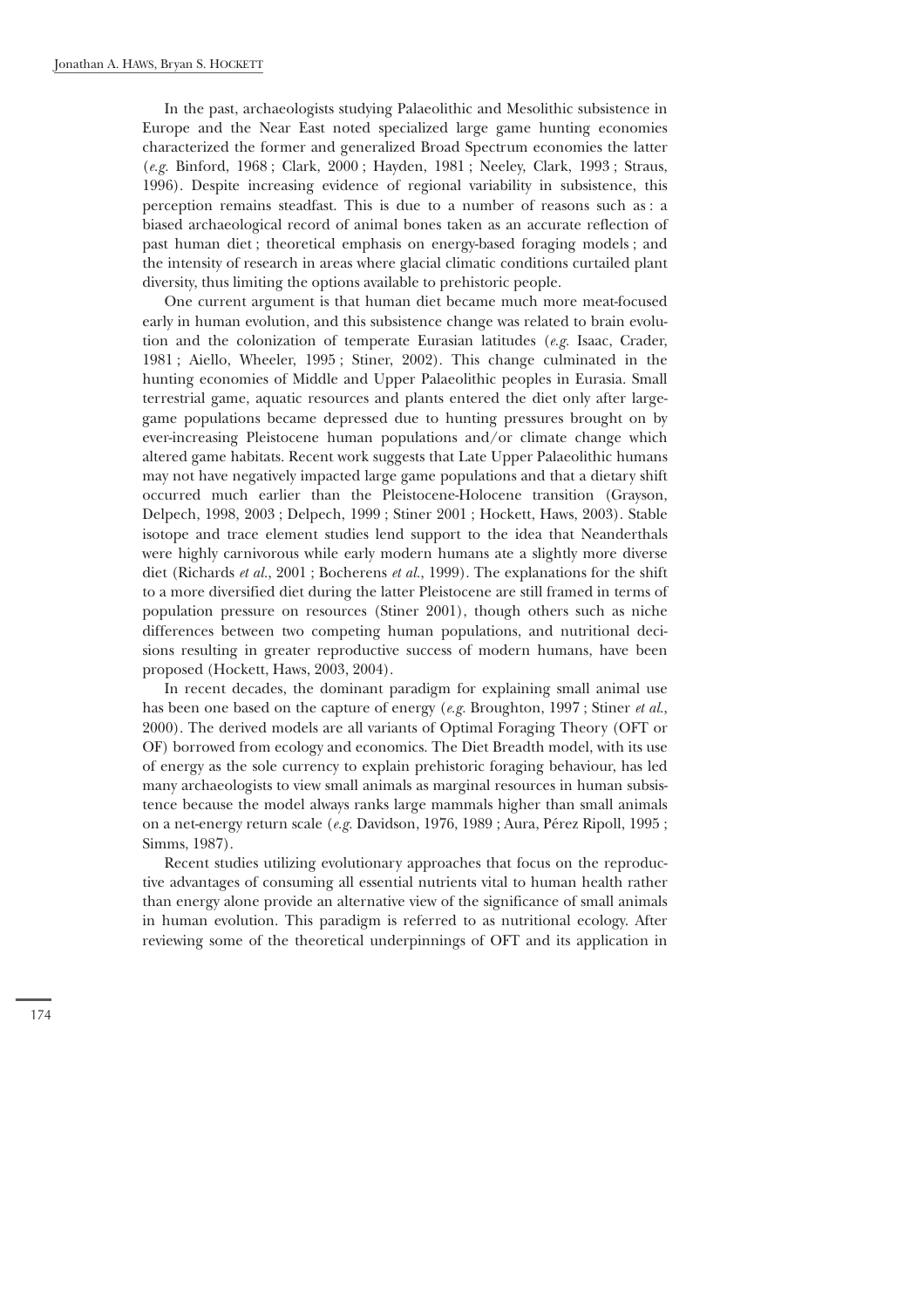archaeology, we use nutritional ecology to show how changing currencies can alter perceptions of small animal use through time.

# **Evolutionary ecology and human behavioural ecology**

Evolutionary ecology is defined by Winterhalder and Smith (1992, p. 5) as « the application of natural selection theory to the study of adaptation and biological design in an ecological setting. » The evolutionary ecology approach to explaining human behaviour is known as Human Behavioural Ecology (HBE) (Winterhalder, Smith, 2000). The most commonly utilized set of models applied to archaeology are OF models borrowed from ecology (Winterhalder, 1981 ; Broughton, O'Connell, 1999 ; Winterhalder, Smith, 2000). Although these models are thought to have their roots in economic theory (MacArthur, Pianka, 1966), critical concepts such as energy maximization that form the core of OFT can be traced back to early nineteenth century European chemists and physicians such as William Prout and Justus von Liebig. One primary assumption of OFT in archaeology is that natural selection has shaped human behaviour to adapt to environments by harvesting resources with maximum energy efficiency. Adaptation is measured in net energy capture, while success is determined by net acquisition rate (Winterhalder, 1981). Though energy in general is the most common currency, others can also be used although they almost never are (Jochim, 1976 ; Winterhalder, 1981 ; Keene, 1983).

# **Diet breadth models**

The basic assumption in OF models is that maximization of energy return rates is the primary goal of foraging (Kelly, 1995). Resources are ranked according to post-encounter return rates, based on the amount of energy gained per unit time after encounter, usually kilocalories per hour. Two of the approaches used in this framework are patch choice and prey choice models. Patch choice models recognize that human foragers rarely target single resources and rarely procure individual animals in the day-to-day search for food. The assumption is that camps are moved from one place to another to maximize the net-energy return of patches of the highest ranked food resources in heterogeneous environments. In archaeology, these models (*e.g.* Zeanah, 2000) are highly speculative. Without realistic paleoenvironmental reconstructions, archaeologists cannot use them in periods for which there is no modern analogue because it is impossible to know what the densities, spatial layouts, and precise resource availabilities would have been. With such an incomplete record, one cannot accurately rank food patches and predict what decisions would have been made. In most cases, patch choice models cannot be adequately tested against the archaeological record.

In archaeology, prey choice models that rank individual species have been used more frequently than patch choice models. The main assumption is that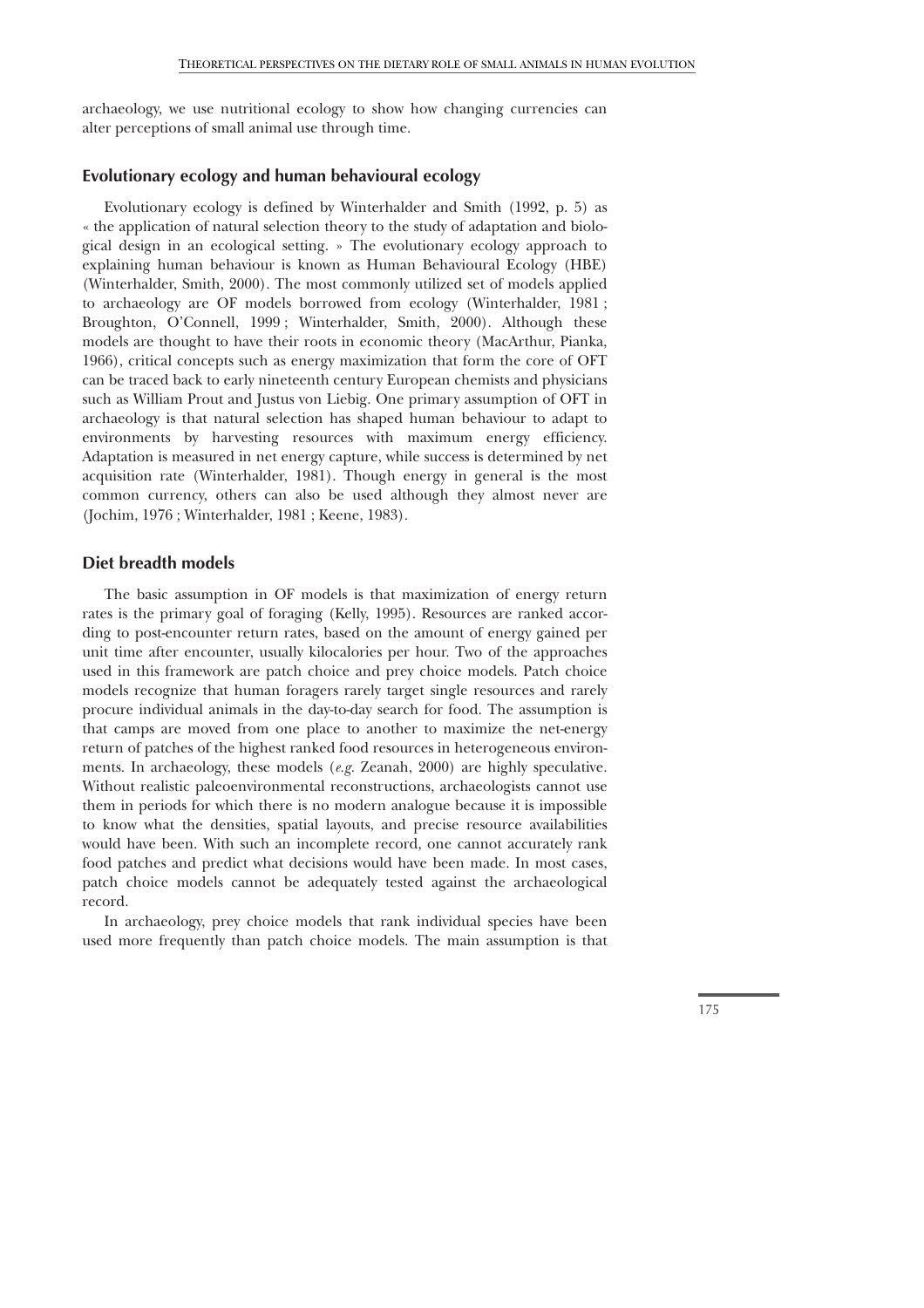foragers will always take the highest ranked prey when encountered, and if these species do not satisfy the caloric needs of the group others will be added to the diet in descending order of net-energy return.

« Logical arguments suggest and empirical data from experimental and ethnographic settings demonstrate… that, for singly-handled animal prey, post-encounter return rates are generally scaled to prey body mass. Among Holocene North American vertebrates in particular, the larger the animal, the higher the post-encounter return rate. This fact, combined with the proposition that overall foraging return rates declined in the late Holocene, leads to the prediction that low-ranked (smaller-sized) vertebrates should have become more important in human diets at this time… » (Broughton, O'Connell, 1999, p. 155).

Despite long search time, large game are usually the highest ranked resource because the caloric yield is great enough to lower handling costs significantly. Small game are often more abundant and thus have lower search costs, but their pursuit costs are usually considered higher because more effort goes into their capture. Also, their small package size results in a lower post-encounter return rate requiring a higher harvest rate to make them worth the effort. Therefore, the abundance of a resource does not determine its inclusion in the diet. Extremely abundant, low-ranked resources may be ignored as long as highranked resources are sufficiently encountered (Winterhalder, 1981 ; Bettinger, 1991 ; Kelly, 1995).

Accordingly, if foragers are subsisting on occasional large game but mostly plants or small animals they are assumed to be adapting to a population-resource imbalance due to resource depression caused by either overharvesting of highranked game, climate-induced environmental changes or possibly some other factor which has lowered the return rate for the highest ranked resource, forcing people to add previously uneaten, lower ranked resources to the menu. If small game are being eaten to any significant degree, then « economic intensification » is generally assumed to have occurred through time (*e.g.* Smith, 1998 ; Zvelebil, 1990). Arguably, regions with generalized hunter-gatherer diets probably reflect low frequencies of highly ranked resources, most often large game. Either the environment is « poor » to begin with or resource depression has occurred due to climate change or over-harvesting.

## **Seeking alternative models for human foraging behaviour**

The reliance on energy as the sole currency in diet breadth models may underestimate the value of many resources. Fat and protein content plays a critical role in hunter-gatherer food choices (Speth, Spielmann 1983). Although the diet breadth models rank small game such as rabbits lower than deer, for example, because of a lower kcal/kg yield, the protein/kg of meat in rabbits and deer is nearly equal (Erlandson, 1988 ; Hockett, Bicho, 2000). In addition, return rates can change due to technology, seasonal changes in animal behaviour and nutri-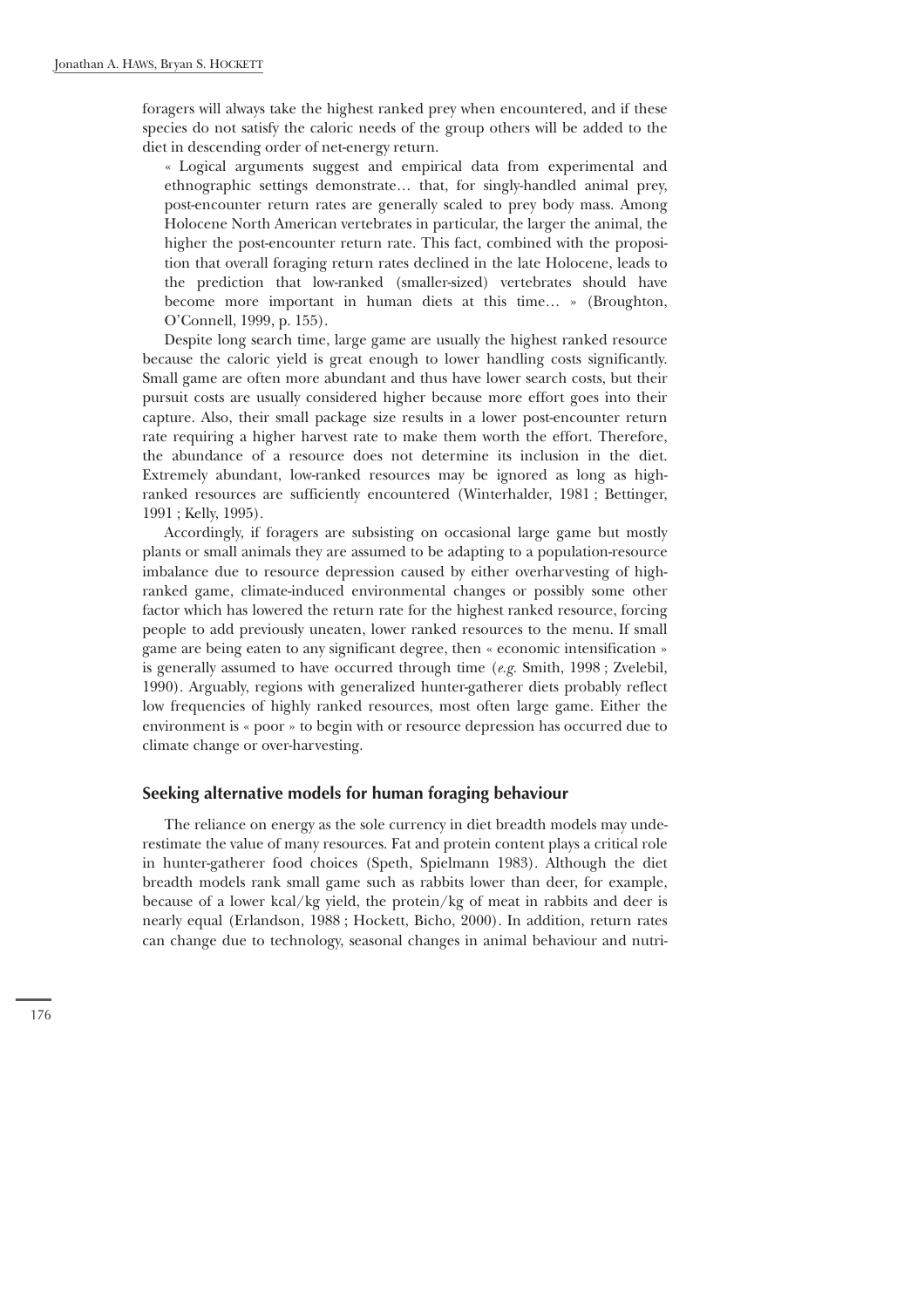tive value, or variations in forager skill level (Kelly, 1995). Further, prey choice models rank the net energy return of capturing individual animals, or « singlyhandled animal prey ». However, many if not most animal prey (whether large or small) are pursued with the intent of taking multiple individuals. The prey choice approach also ignores critical variables such as the abundance of small game that can, in fact, render their return rates higher than large game on a consistent basis that can be scheduled for capture by foragers (Madsen, Schmitt, 1998).

From a philosophical standpoint, OF models refer to the foraging habits of nonhuman animals such as black birds, flying squirrels and goldfish. OF modellers in archaeology essentially assume the same selective processes that shape the foraging habits of these nonhuman animals also shape the foraging habits of humans. To many anthropological archaeologists, however, symbolic-oriented cognition influences sociocultural change in ways that cannot always be explained through energy maximization and Neo-Darwinian models. Put another way, humans engage their social and ecological environments in ways that are fundamentally different than the behaviours of the animals that gave rise to OF models in ecology (*e.g.* Ingold, 2000).

According to HBE, natural selection favours genes that code behaviours that produce reproductively more fit individuals. In foraging theory, energy maximization enables greater reproductive success so humans will adapt to changing environmental conditions by selecting food resources to provide the most energy with the least amount of effort. While ethnographic and experimental research has been used to support OF models (Hawkes *et al.*, 1991), more recent evolutionary ecology approaches have recognized reasons other than energy maximization behind subsistence decisions (Hawkes *et al.*, 2001). These authors observed that hunters did not take large game primarily to provide food for their families but to acquire mating status. Thus, self-interested individuals were engaging in behaviours that precluded maximizing energy for the group. O'Connell (2000) discussed a similar pattern among Australian aboriginal hunters. Ultimately, however, these authors relate these behaviours to reproductive fitness : better hunters « show-off » to mate with better mothers who better provide for their children. We are not suggesting that this interpretation applied to a specific modern group is necessarily in error ; we simply note that even OF modellers in archaeology have found that human behaviour may be unrelated to energy maximization.

This renders human decisions about what paths to pursue under conditions encouraging sociocultural change less predictable than accounted for in prey choice models (Binford, 2001). For example, during the European mid-Early Upper Palaeolithic, human subsistence choices did not conform to the predictions of prey choice models, as so-called « lower-ranked » small animals were regularly consumed during a time when humans were arguably tethered to easilyculled, abundant herds of large game (Richards *et al.*, 2001 ; Pettitt *et al.*, 2003). In southern Iberia, rabbits were intensively exploited throughout the Upper Palaeolithic in the absence of resource depression (Hockett, Haws, 2002 ; Haws, 2003).

177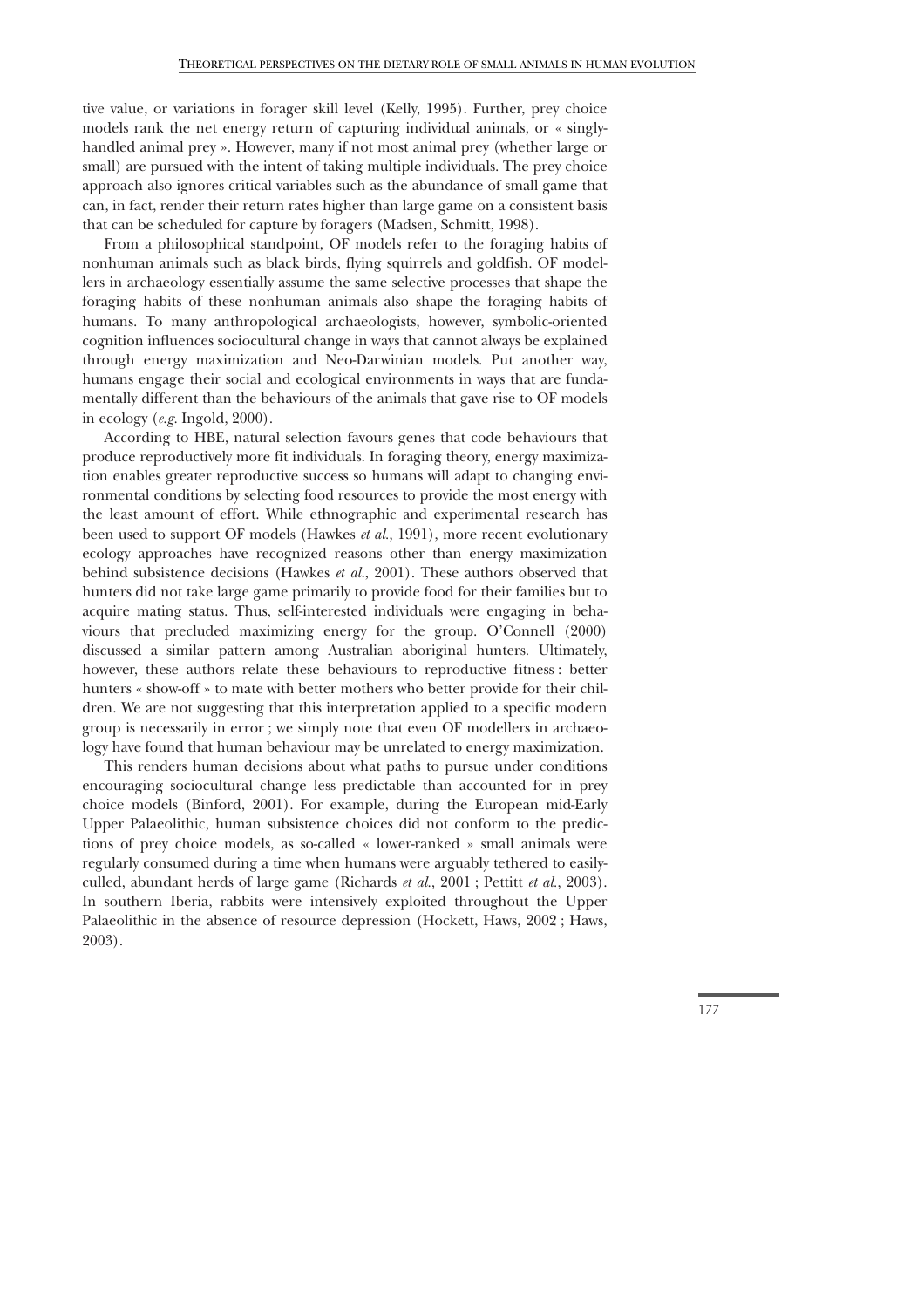Although Winterhalder and Smith (2000, p. 52) call human behaviours unrelated to the maximization of energy intake or the improvement of reproductive fitness of individuals « ancillary variables », we think these are not « ancillary » to explaining the historical trajectories of sociocultural change. This does not mean that natural selection does not act on human choice and behaviour ; it simply means that the study of human behaviour can be best understood through a nonreductionist set of models that may include those that are fundamentally different from the Neo-Darwinian approach. As Politis and Saunders (2002, p. 127) point out, « ideological imperatives » such as food taboos create serious problems for optimality models when high-ranked large game are ignored for non-energetic reasons. Perceptions of « taste » also complicate applications of prey choice models to human behaviour. Meehan (1983) observed that Anbarra women preferred less abundant, harder to gather shellfish that provided fewer post-encounter calories but were better tasting. In both cases the absence of higher-ranked resources in a potential archaeological assemblage might be misconstrued as evidence for diet breadth expansion due to resource depression.

Finally, we find that OF models in archaeology are untenable for a theory of human demography (Hockett, Haws, 2004). The nutritional factors that impact human mortality are not solely or primarily based on caloric intake or net energy returns. We seek to develop a model of the impact of subsistence decisions on the demographic patterns of human foragers that is compatible with the knowledge of human demographers, nutrition scientists, and medical researchers.

#### **Nutritional ecology and human dietary choice**

We suggest that nutritional ecology offers a more comprehensive means of understanding the consequences of prehistoric dietary choice because the model is grounded in assumptions that take into account the current state of knowledge about the nutritional parameters that affect human demographic trends. We recently defined nutritional ecology as « the study of the relationship between essential nutrient intake and its effects on overall human health, including growth and maintenance in individuals and general demographic trends in populations » (Hockett, Haws, 2003, p. 211). The nutritional ecology approach also assumes that natural selection acts upon human dietary choices and that reproductive success may be enhanced by those choices. However, we reject the notion embedded in the prey choice model that resource selection is determined by the net acquisition rate of energy.

Nutritional ecology recognizes that it is the balanced intake of essential nutrients (proteins, fats, carbohydrates, vitamins, minerals and water) that leads to lower foetal-to-infant and maternal mortality and greater life expectancy in human populations (Hockett, Haws 2003, 2004). In a nutritional ecology approach, foraging efficiency is not measured in net energy return of calories from the environment, rather in the diversity of essential nutrient intake of which energy consumption plays a critical, albeit not the sole, role. It simply states that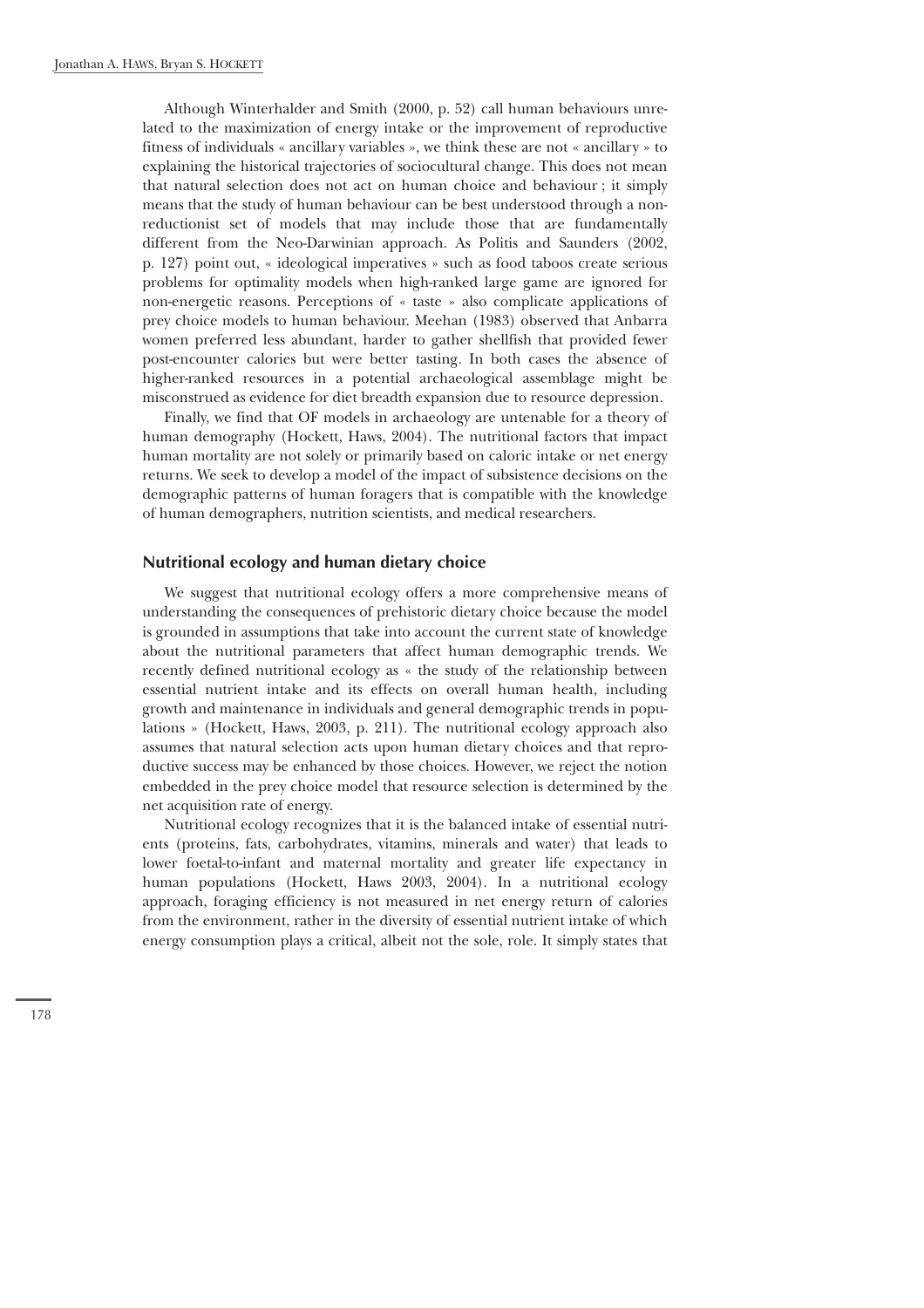those human foragers that consume a more balanced diet of essential nutrients may have greater reproductive success than those who consume a less balanced diet.

The nutritional ecology model requires that a number of critical assumptions be accepted : (*a*) that human foragers may make dietary choices that result in a balanced diet whether by accident or intention, (*b*) that balanced nutrient intake from a wide diversity of food sources results in better health, (*c*) that better health leads to lower foetal-to-infant and maternal mortality rates and greater reproductive success, and (*d*) that lower foetal-to-infant and maternal mortality rates and higher reproductive success are necessary for population growth.

Subdividing animals by general taxonomic categories such as terrestrial mammals, birds, shellfish, fish, marine mammals and reptiles regardless of size or the amount of calories they provide per unit animal may be useful in discussions of long-term trends in human health. Most terrestrial mammals provide a relatively rich supply of several essential nutrients, and are energy-dense. However, shellfish provide carbohydrates missing from terrestrial game. Fish and shellfish are relatively rich sources of vitamin-D and vitamin-E. Birds provide rich sources of fats and nearly twice the kilocalories per hundred grammes of flesh than terrestrial mammals, shellfish and some fish. Thus, different types of animals provide different sources and amounts of essential nutrients (fig. 1). Importantly, because most fish, shellfish, and birds come in relatively small packages, small animals (including terrestrial small game such as leporids), together with plants

| <b>Essential</b>                                           | <b>Terrestrial</b> | <b>Terrestrial</b> | <b>Shellfish</b> | <b>Birds</b>   | <b>Fish</b> | <b>Plants</b> | Reptiles <sup>1</sup> |
|------------------------------------------------------------|--------------------|--------------------|------------------|----------------|-------------|---------------|-----------------------|
| <b>Nutrients</b>                                           | <b>Mammals</b>     | <b>Mammals</b>     |                  |                |             |               |                       |
|                                                            | (muscle)           | (organs)           |                  |                |             |               |                       |
| Energy (kcal)                                              | 119                | 195                | 74               | 215            | 166         | 132           | 89                    |
| fat                                                        | 2.8                | 10.0               | 0.97             | 14.1           | 8.1         | 2.5           | 0.50                  |
| protein                                                    | 22.0               | 20.0               | 12.8             | 21.7           | 21.7        | 8.3           | 19.8                  |
| carbs                                                      | $\Omega$           | 4.0                | 2.6              | $\overline{0}$ | $\Omega$    | 14.8          | $\overline{0}$        |
| Non-Caloric                                                |                    |                    |                  |                |             |               |                       |
| C                                                          | 0.17               | 12.7               | 13.0             | 3.6            | 0.17        | 32.5          |                       |
| Thiamin                                                    | 0.22               | 0.16               | 0.08             | 0.19           | 0.22        | 0.13          | 0.12                  |
| Riboflavin                                                 | 0.26               | 2.4                | 0.21             | 0.20           | 0.31        | 0.19          | 0.15                  |
| Niacin                                                     | 4.8                | 9.4                | 1.8              | 4.2            | 5.9         | 1.1           | 1.1                   |
| B-6                                                        | 0.34               | 0.50               | 0.06             | 0.53           | 0.40        | 0.07          | 0.12                  |
| $B-12$                                                     | 4.6                | 27.6               | 49.4             | 0.65           | 6.6         |               | 1.0                   |
| $A$ (IU)                                                   | $\overline{0}$     | 9196               | 300              | 118            | 322         | 138           | 100                   |
| Folate                                                     | 7.4                | 105.0              | 16.0             | 21.0           | 16.7        | 2.4           | 15.0                  |
| D                                                          | $\Omega$           | 0.75               | 4.0              |                | 8.0         |               |                       |
| E                                                          | 0.20               | 1.2                | 1.0              | 0.70           | 0.25        | 2.2           | 0.50                  |
| Calcium                                                    | 9.5                | 10.8               | 46.0             | 22.5           | 145.        | 110           | 118                   |
|                                                            |                    |                    |                  |                | 7           |               |                       |
| Iron                                                       | 3.4                | 4.1                | 14.0             | 5.4            | 1.7         | 3.0           | 1.4                   |
| Potassium                                                  | 338                | 313                | 314              | 288            | 416         | 387           | 230                   |
| <sup>1</sup> Reptile values are based on the green turtle. |                    |                    |                  |                |             |               |                       |

**Fig. 1.** *Macronutrient and some micronutrient values of various types of foods (see Hockett, Haws, 2003 for further details).*

## 179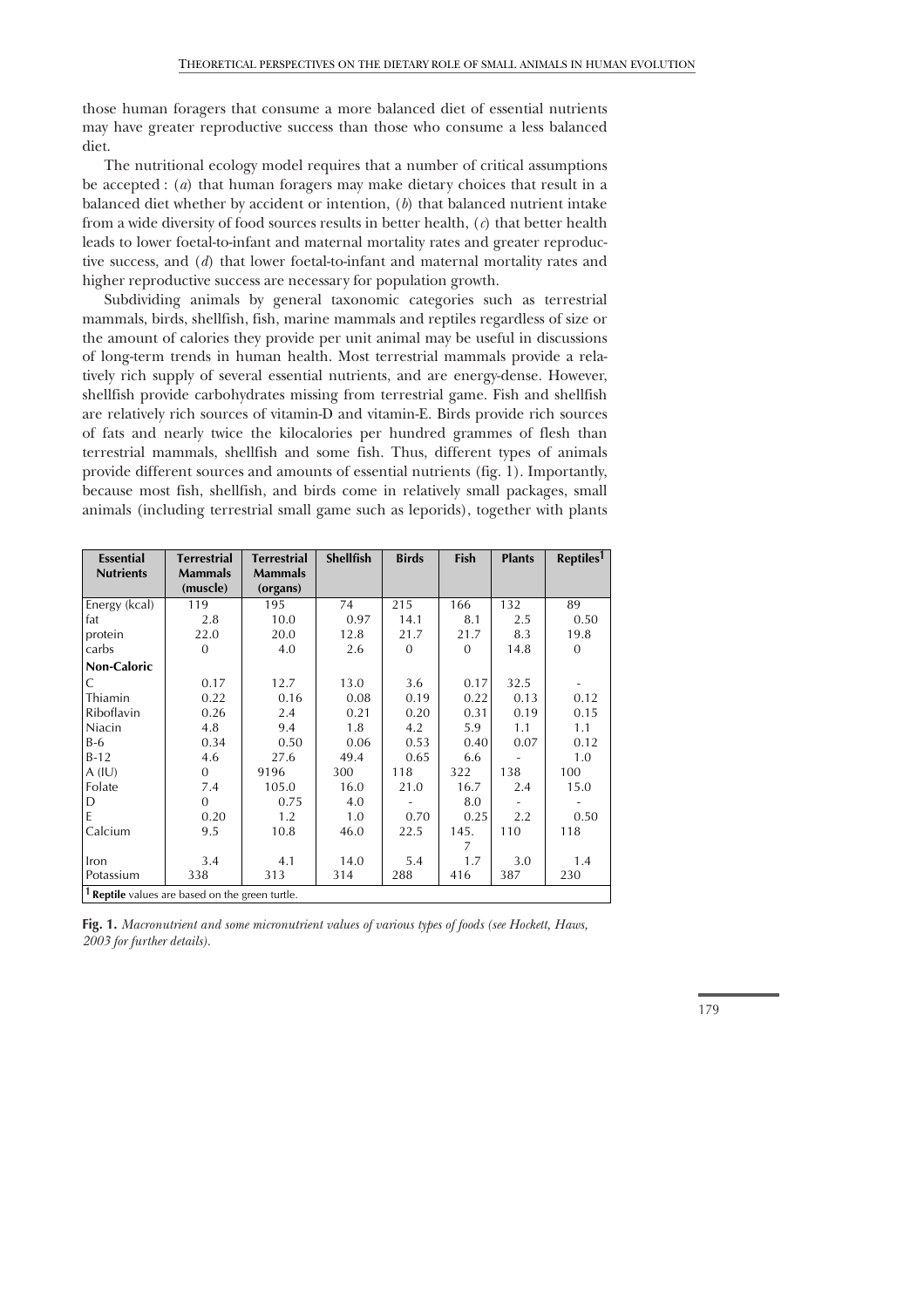which are often more micronutrient dense than animal foods, provide the key to the balanced intake of essential nutrients and one critical element to greater reproductive success in human foragers (Hockett, Haws, 2003, 2004).

Besides protein, fat and carbohydrate, humans require many micronutrients for the proper development of the human foetus and the health and well-being of the mother (*e.g.* Fall *et al.*, 2003). Some argue that hunter-gatherer diets are naturally diverse and they will consume the necessary nutrients by default. Jochim (1998) argued that foods high in energy are naturally high in protein and fat, and they will also provide all of the necessary amino acids, vitamins and minerals. However, as Stini (1971, p. 63) wrote, « …proteins are necessary to supply the necessary balance of essential amino acids and vitamins and minerals are often not available in adequate quantities in foods that are excellent energy sources. » Therefore, one cannot assume that maximizing energy will result in adequate essential nutrient intake.

If subsistence changes through time in specific places are characterized by an older focus on large game animals followed by an increasing dependence on small animals, plant foods, or both, OF modellers in archaeology interpret these changes as a reduction in foraging efficiency due to population pressure on resources or habitat loss through climate change. Recently, Hockett and Haws (2003, 2004) showed how a nutritional ecology approach alters the concept of « foraging efficiency » and changes causal and chronological relationships among subsistence and demographics during the Pleistocene. Ironically, humans maximizing caloric intake may exhibit higher foetal-to-infant mortality rates and shorter life expectancies than those who eat a more balanced diet of essential nutrients. Therefore, energy maximizing may inhibit population growth. In fact, a highly carnivorous diet is energy inefficient compared to an omnivorous one due to energy loss at each trophic level. Energy loss also limits population size, thus explaining why the highest-level carnivores are also the rarest animals (Colinvaux, 1993). Humans feeding as top carnivores adapted to large game hunting would not have been able to grow their populations. This is confirmed by Delpech (1999) who argued that Late Pleistocene humans in Europe north of the Alps (adapted to large game) experienced population boom and bust along with changing ungulate biomass.

A number of recent articles have commented on the potential consequences of a diverse diet. Erlandson (2001) specifically noted the importance of incorporating shellfish as part of a diverse subsistence base that may have led to population increases through time (see also Parkington, 2001). From a nutritional ecology perspective, then, increases in human population densities may be a result of changes in human diet rather than demographic pressures forcing dietary changes. From a demographic perspective, this explains why European Upper Palaeolithic foragers who consumed more small, non-terrestrial game and plant foods within increasingly restricted territories probably had a selective advantage over those groups « optimally foraging » at a higher trophic level in head-to-head competition. By lowering trophic level, anatomically modern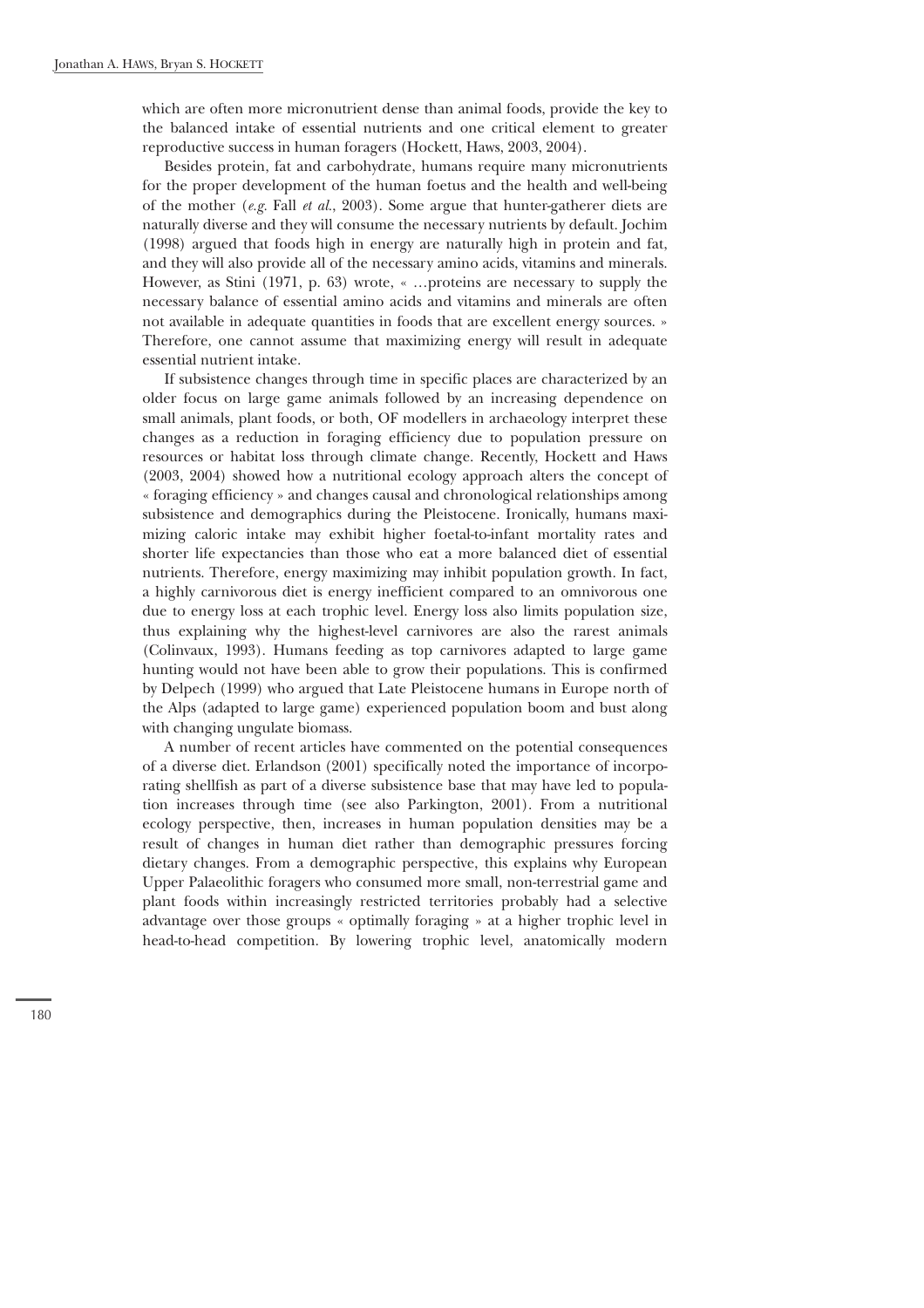humans would have enabled population growth necessary to swamp the Neanderthals genetically.

Researchers can use nutritional ecology to investigate whether specific dietary strategies over time may have lead to decreased foetal-to-infant and maternal mortality rates and increased longevity, and if so, whether these strategies could lead to the spread of human populations at the expense of others. Importantly, all types of essential nutrients must be included to structure a model that is compatible with current knowledge about the way diet affects human demographic patterns. In nutritional ecology, small animals, and in particular nonterrestrial game (as well as plant foods), play central roles in human dietary diversity, health patterns, and reproductive fitness.

# *Bibliography*

- AIELLO L. C., WHEELER P., 1995.– The expensive-tissue hypothesis : the brain and the digestive system in human and primate evolution. *Current Anthropology*, 36, p. 199-221.
- AURA TORTOSA E., PÉREZ M. R., 1995.– El Holoceno inicial en el Mediterráneo español (11000-7000 BP). Características culturales y económicas, *in* : V. V. Bonilla (ed.), *Los Últimos Cazadores : Transformaciones Culturales y Económicas durante el Tardiglaciar y el início del Holoceno en el Ámbito Mediterráneo*, Alicante : Instituto de Cultura Juan Gil-Albert.
- BETTINGER R. L., 1991.– *Hunter-Gatherers : Archaeological and Evolutionary Theory*. *Interdisciplinary Contributions to Archaeology*, New York, Plenum.
- BINFORD L. R., 1968.– Post-Pleistocene adaptations, *in* : S. R. Binford, L. R. Binford (eds), *New Perspectives in Archaeology*, Chicago, Aldine, p. 313-341.
- BINFORD L. R., 2001.– *Constructing Frames of Reference : An Analytical Method for Archaeological Theory Building Using Hunter-Gatherer and Environmental Data Sets*, Berkeley, University of California Press.
- BOCHERENS H., BILLIOU D., MARIOTTI A., PATOU-MATHIS M.-H., OTTE M., BONJEAN D., TOUSSAINT M., 1999.– Palaeoenvironmental and palaeodietary implications of isotopic biogeochemistry of last interglacial Neandertal and mammal bones from Scladina Cave (Belgium), *Journal of Archaeological Science*, 26, p. 599-607.
- BROUGHTON J. M., 1997.– Widening diet breadth, declining foraging efficiency, and prehistoric harvest pressure : ichthyofaunal evidence from the Emeryville Shellmound, California, *Antiquity*, 71, p. 845-862.
- BROUGHTON J. M., O'CONNELL J. F., 1999.– On evolutionary ecology, selectionist archaeology, and behavioral archaeology, *American Antiquity*, 64, p. 153-165.
- CLARK G. A., 2000.– Thirty years of Mesolithic research in Atlantic coastal Iberia (1970- 2000), *Journal of Anthropological Research*, 56, p. 17-37.
- COLINVAUX P., 1993.– *Ecology 2*, John Wiley & Sons, Inc., New York.
- DAVIDSON I., 1976.– Les Mallaetes and Mondúver : the economy of a human group in prehistoric Spain, *in* : G. Sieveking, J. K. Longworth, K. E. Wilson (eds), *Problems in Economic and Social Archaeology*, London, Duckworth, p. 483-499.

181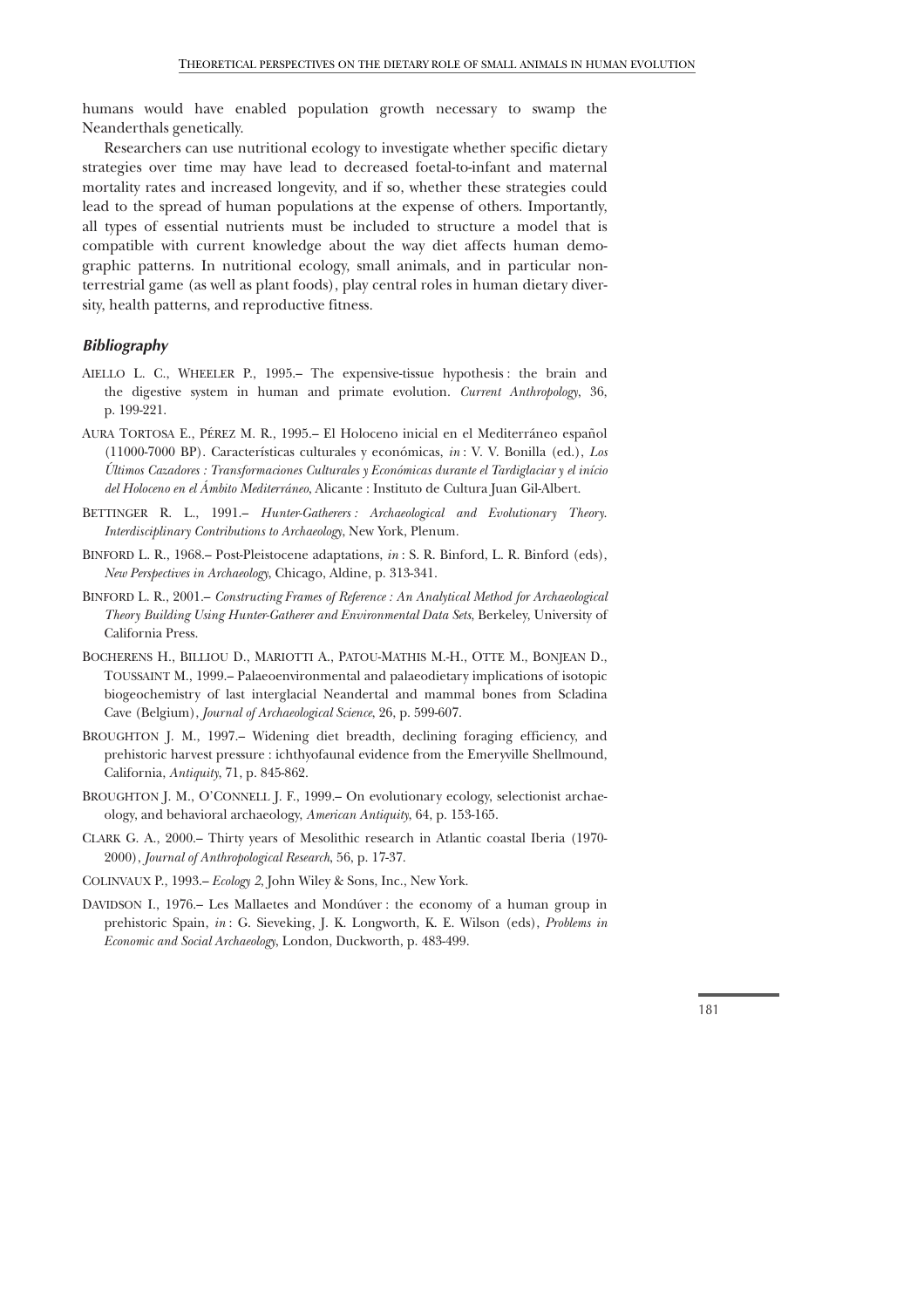- DAVIDSON I., 1989.– *La Economía del Final del Paleolítico en la España Oriental*. *Serie de Trabajos Varios*, Valencia, Servicio de Investigación Prehistórica, Diputación Provincial de Valencia, Serie de Trabajos Varios, 85.
- DELPECH F., 1999.– Biomasse d'ongulés au Paléolithique et inférences sur la démographie, *Paleo*, 11, p. 19-42.
- ERLANDSON J. M., 1988.– The role of shellfish in prehistoric economies : a protein perspective, *American Antiquity*, 53, p. 102-109.
- ERLANDSON J. M., 2001.– The archaeology of aquatic adaptations : paradigm for a new millennium, *Journal of Archaeological Research*, 9, p. 287-350.
- FALL C., CHITTARANJAN S., RAO S., DAVIS A., BROWN N., FARRANT J., 2003.– Micronutrients and fetal growth, *Journal of Nutrition*, 133, p. 1747S-1756S.
- GRAYSON D. K., DELPECH F., 1998.– Changing diet breadth in the Early Upper Paleolithic of southwestern France, *Journal of Archaeological Science*, 25, p. 1119-1129.
- GRAYSON D. K., DELPECH F., 2003.– Ungulates and the Middle-to-Upper Paleolithic transition at Grotte XVI (Dordogne, France), *Journal of Archaeological Science*, 30, p. 1633-1648.
- HAWKES K., O'CONNELL J. F., JONES N. G. B., 1991.– Hunting income patterns among the Hadza : big game, common goods, foraging goals and the evolution of the human diet, *Philosophical Transactions of the Royal Society of London B*, 334, p. 243-251.
- HAWKES K., O'CONNELL J. F., JONES N. G. B., 2001.– Hunting and nuclear families : some lessons from the Hadza and men's work, *Current Anthropology*, 42, p. 681-709.
- HAWS J. A., 2003.– *An Investigation of Late Upper Paleolithic and Epipaleolithic Subsistence and Settlement Patterns in Central Portugal*, Doctoral thesis, University of Wisconsin-Madison.
- HAYDEN B., 1981.– Research and development in the Stone Age : technological transitions among hunter-gatherers, *Current Anthropology*, 22, p. 519-48.
- HOCKETT B., BICHO N., 2000.– The rabbits of Picareiro Cave : small mammal hunting during the late Upper Paleolithic in the Portuguese Estremadura, *Journal of Archaeological Science*, 27, p. 715-723.
- HOCKETT B., HAWS J. A., 2002.– Taphonomic and methodological perspectives of leporid hunting during the Upper Paleolithic of the western Mediterranean basin, *Journal of Archaeological Method and Theory*, 9, p. 269-302.
- HOCKETT B., HAWS J. A., 2003.– Nutritional ecology and diachronic trends in Paleolithic diet and health, *Evolutionary Anthropology*, 12, p. 211-216.
- HOCKETT B., HAWS J. A., 2004.– Nutritional ecology and the human demography of Neandertal extinction, *Quaternary International*, in press.
- INGOLD T., 2000.– *The Perception of the Environment : Essays in Livelihood, Dwelling and Skill*, London, Routledge.
- ISAAC, G. L., CRADER D. C., 1981.– To what extant were early hominids carnivorous ? An archaeological perspective, *in* : R. S. O. Harding, G. Teleki (eds), *Omnivorous Primates : Gathering and Hunting in Human Evolution*, New York, Columbia University Press, p. 37-103.
- JOCHIM M.,1976.– *Hunter-Gatherer Subsistence and Settlement : A Predictive Model*, New York, Academic Press.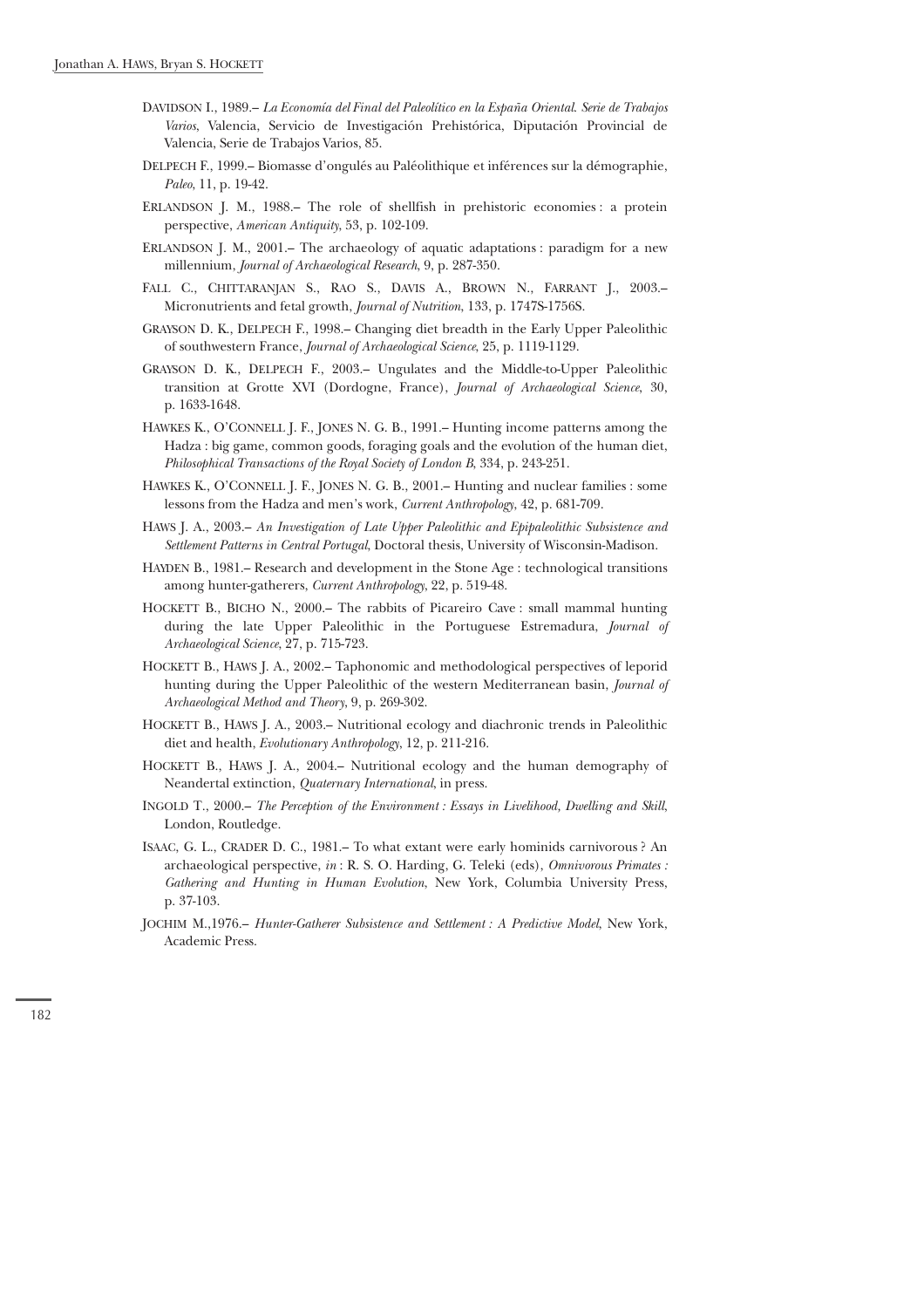- JOCHIM M. A., 1998.– *A Hunter-Gatherer Landscape : Southwest Germany in the Late Paleolithic and Mesolithic*, New York, Plenum Press.
- KEENE A. S., 1983.– Biology, behavior, and borrowing : a critical examination of optimal foraging theory in archaeology, *in* : J. A. Moore, A. S. Keene (eds), *Archaeological Hammers and Theories*, New York : Academic Press, p. 137-155.
- KELLY R., 1995.– *The Foraging Spectrum : Diversity in Hunter-Gatherer Lifeways*, Washington, Smithsonian Institution Press.
- MACARTHUR R. H., PIANKA E. R., 1966.– On optimal use of a patchy environment, *American Naturalist*, 100, p. 603-609.
- MADSEN D. B., SCHMITT D. N., 1998.– Mass collecting and the diet breadth model : a Great Basin example, *Journal of Archaeological Science*, 25, p. 445-455.
- MEEHAN B., 1983.– A matter of choice ? Some thoughts on shell gathering strategies in northern Australia, *in* : J. Clutton-Brock, C. Grigson (eds), *Animals and Archaeology 2. Shell Middens, Fishes and Birds*, Oxford, Bar International Series, 183, p. 3-17.
- NEELEY M. P., CLARK G. A., 1993.– The human food niche in the Levant over the past 150 000 years, *in* : G. L. Peterkin, H. M. Bricker, P. Mellars (eds), *Hunting and Animal Exploitation in the Later Paleolithic and Mesolithic of Eurasia*, vol. 4, Washington, Archaeological Papers of the American Anthropological Association, p. 221-240.
- O'CONNELL J. F., 2000.– An emu hunt, *in* : A. Anderson, T. Murray (eds), *Australian Archaeologist : Collected Papers in Honor of Jim Allen*, Coombs Academic Publishing, The Australian National University, p. 172-181.
- PARKINGTON J., 2001.– Milestones : the impact of the systematic exploitation of marine foods on human evolution, *in* : P. V. Tobias, M. A. Raath, J. Moggi-Cecchi, and H. Soodyall (eds), *Humanity from African Naissance to Coming Millennia*, Firenze, Firenze University Press, p. 327-336.
- PETTITT P. B., RICHARDS M., MAGGI R., FORMICOLA V., 2003.– The Gravettian burial known as the Prince (« Il Principe ») : new evidence for his age and diet, *Antiquity*, 77, p. 15-20.
- POLITIS G. G., SAUNDERS N. J., 2002.– Archaeological correlates of ideological activity : food taboos and spirit-animals in an Amazonian hunter-gatherer society, *in* : P. T. Miracle, N. Milner (eds), *Consuming Passions and Patterns of Consumption*, Cambridge, MacDonald Institute for Archaeological Research, p. 113-130.
- RICHARDS M. P., PETTITT P. B., STINER M. C., TRINKAUS E., 2001.– Stable isotope evidence for increasing diet breadth in the European mid-Upper Paleolithic, *Proceedings of the National Academy of Sciences*, 98, p. 6528-6532.
- SIMMS S. R., 1987.– *Behavioral Ecology and Hunter-Gatherer Foraging : An Example from the Great Basin*, Oxford, BAR International Series, 381.
- SMITH A. B., 1998.– Intensification and transformation processes towards food production in Africa, *in* : S. di Lernia, G. Manzi (eds), *Before Food Production in North Africa*, Forlí, ABACO, p. 19-33.
- SPETH J., SPIELMANN K., 1983.– Energy source, protein metabolism, and hunter-gatherer subsistence strategies, *Journal of Anthropological Research*, 2, p. 1-31.